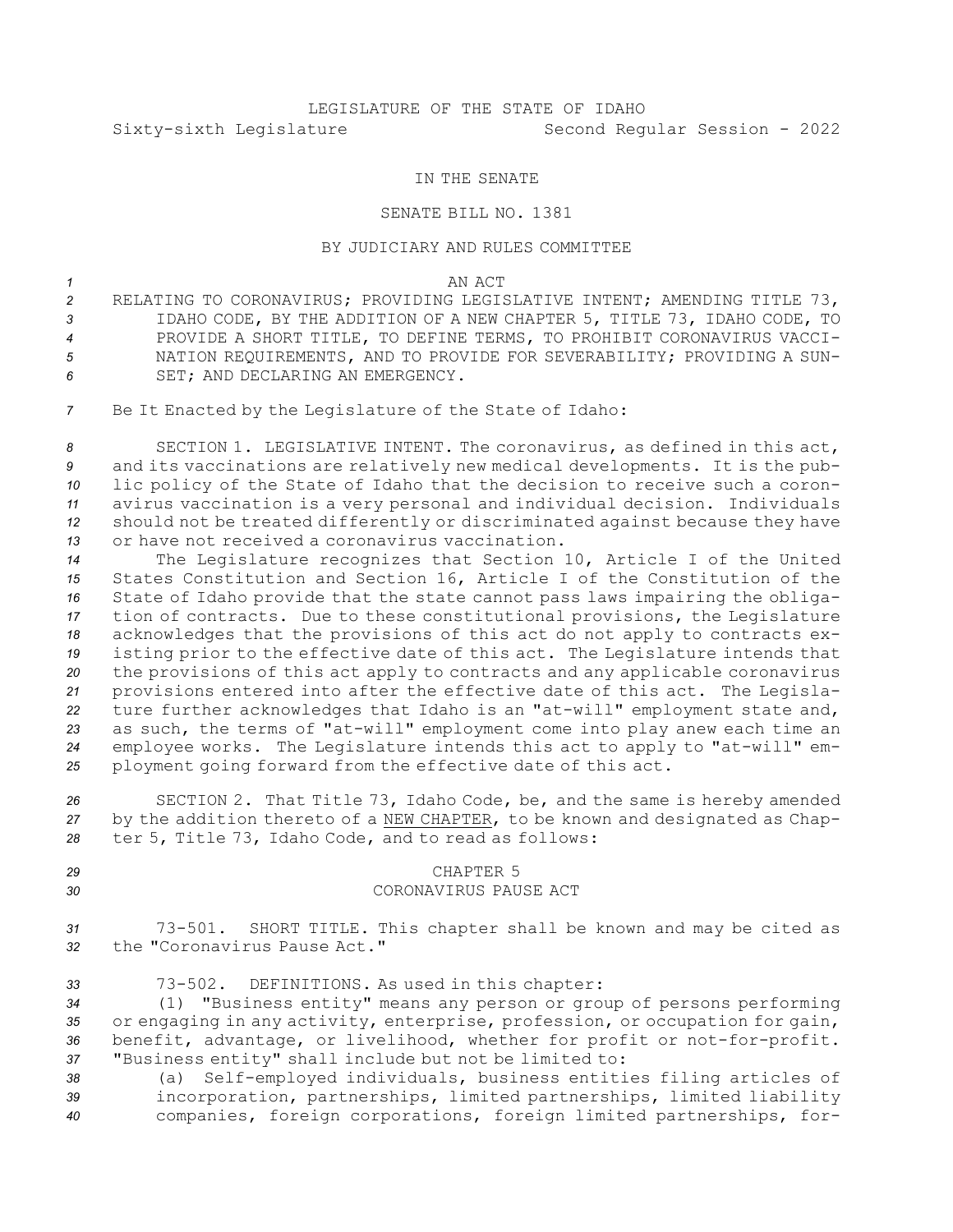Idaho, business trusts, and any business entity that registers with the secretary of state; and (b) Any business entity that possesses <sup>a</sup> business license, permit, cer- tificate, approval, registration, charter, or similar form of autho- rization issued by the state; any business entity exempt by law from ob- taining such <sup>a</sup> business license; and any business entity operating un- lawfully without such <sup>a</sup> business license. (2) "Coronavirus" means: (a) Severe acute respiratory syndrome coronavirus 2; (b) The disease caused by severe acute respiratory syndrome coron- avirus 2; or (c) Any subsequently identified mutation, modification, or strain of severe acute respiratory syndrome coronavirus 2 if the transmission of said virus among humans rises to the level of an epidemic or pandemic and qualifies for an emergency declaration under applicable Idaho law. (3) "Coronavirus vaccination" means the introduction of <sup>a</sup> coronavirus vaccine into the human body. (4) "Foreign jurisdiction" means any state, commonwealth, country, or nation outside the state of Idaho. (5) "Ticket issuer" means an individual or entity providing tickets to an entertainment event, including any of the following: (a) The operator of the venue where an entertainment event occurs; (b) The sponsor or promoter of an entertainment event; (c) <sup>A</sup> sports team participating in an entertainment event or <sup>a</sup> league whose teams are participating in an entertainment event; (d) <sup>A</sup> theater company, musical group, or similar participant in an en- tertainment event; or (e) An agent of any individual or entity described in this subsection. 73-503. CORONAVIRUS VACCINATION REQUIREMENTS PROHIBITED. (1) A busi- ness entity doing business in the state of Idaho shall not refuse to provide any service, product, admission to <sup>a</sup> venue, or transportation to <sup>a</sup> person be- cause that person has or has not received <sup>a</sup> coronavirus vaccination. (2) <sup>A</sup> business entity doing business in the state of Idaho shall not re- quire <sup>a</sup> coronavirus vaccination as <sup>a</sup> term of employment unless required by federal law or in such cases where the terms of employment include travel to foreign jurisdictions requiring coronavirus vaccinations as the only coro- navirus-related means of entry or where the terms of employment require en- try into <sup>a</sup> place of business or facility in <sup>a</sup> foreign jurisdiction and such place of business or facility requires <sup>a</sup> coronavirus vaccination as the only coronavirus-related means of entry. In any such instance where an employee is required to obtain <sup>a</sup> coronavirus vaccination due to travel to <sup>a</sup> foreign jurisdiction or entry into <sup>a</sup> place of business or facility in <sup>a</sup> foreign ju- risdiction, said requirement shall either be included in <sup>a</sup> valid written em- ployment contract between the employer and the employee or, when <sup>a</sup> written employment contract does not exist, advance written notice shall be provided to an impacted employee no less than fourteen (14) days prior to such em-

*<sup>48</sup>* ployee being required to receive <sup>a</sup> coronavirus vaccination. Business enti-

*<sup>1</sup>* eign limited liability companies authorized to transact business in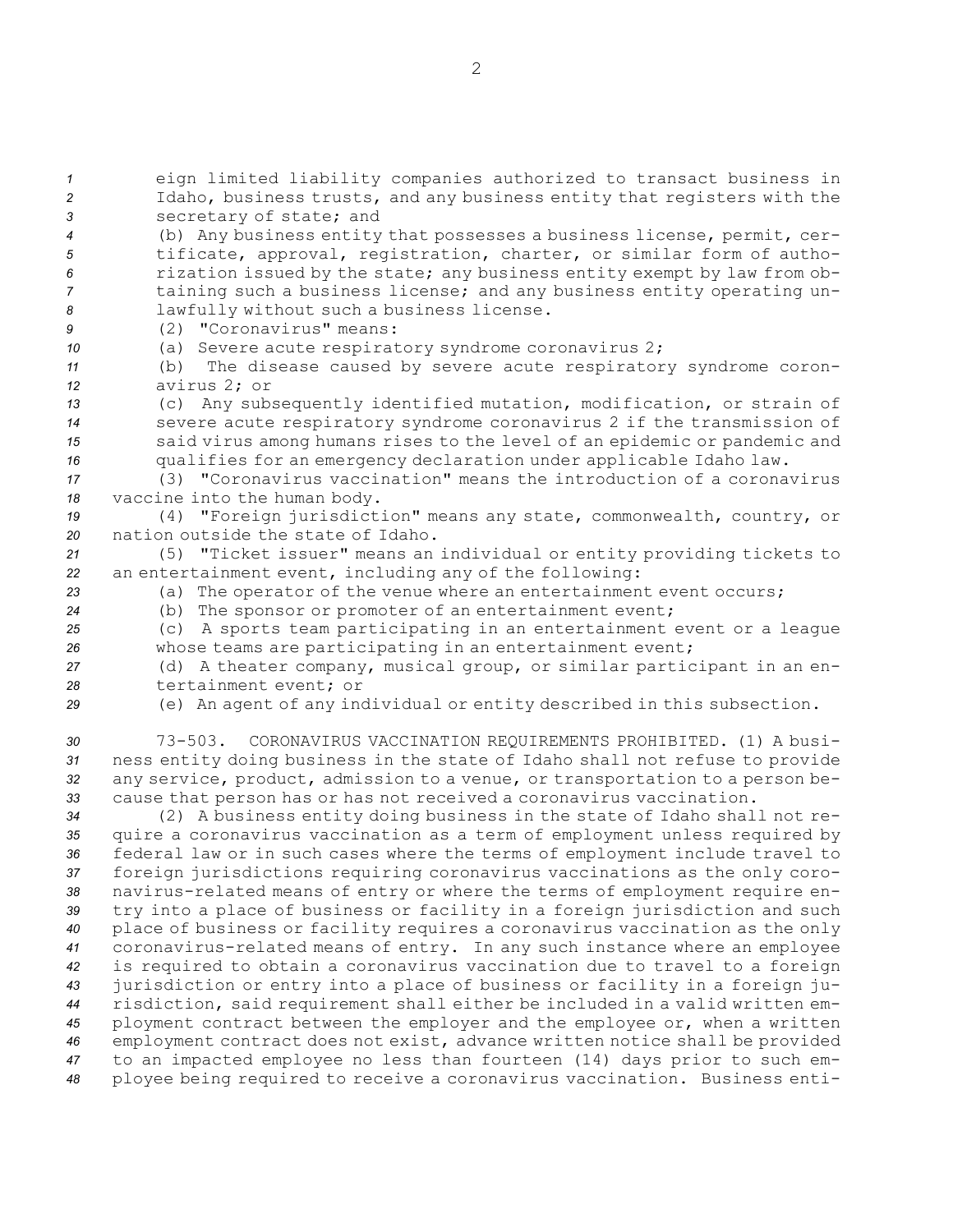*<sup>1</sup>* ties that receive medicare or medicaid funding shall be exempt from the re-*<sup>2</sup>* quirements of this subsection.

*<sup>3</sup>* (3) <sup>A</sup> ticket issuer shall not penalize, discriminate against, or deny *4* access to an entertainment event to <sup>a</sup> ticket holder because the ticket holder *5* has or has not received <sup>a</sup> coronavirus vaccination.

*<sup>6</sup>* (4) Unless required by federal law, no state, county, or local govern-*<sup>7</sup>* ment entity or official in Idaho shall require any person to receive <sup>a</sup> coron-*8* avirus vaccination.

*<sup>9</sup>* (5) Unless required by federal law, no state, county, or local govern-*<sup>10</sup>* ment entity or official in Idaho shall require any person to receive <sup>a</sup> coron-*11* avirus vaccination as <sup>a</sup> condition for:

- 
- *<sup>12</sup>* (a) Receipt of any government benefit;
- *<sup>13</sup>* (b) Receipt of any government services;
- *<sup>14</sup>* (c) Receipt of any government-issued license or permit;
- *<sup>15</sup>* (d) Entrance into any public building;
- *<sup>16</sup>* (e) Use of public transportation; or

*<sup>17</sup>* (f) <sup>A</sup> term of employment, provided that such entities that receive *<sup>18</sup>* medicare or medicaid funding shall be exempt from the requirements of *<sup>19</sup>* this paragraph.

 (6) No state, county, local government, or business entity in Idaho shall provide or offer any different salary, hourly wage, or other ongoing compensation or benefits to an employee based on whether the employee has or has not received <sup>a</sup> coronavirus vaccination. However, it shall not be unlawful for such entities to offer onetime incentives related to coron- avirus vaccinations that do not result in any different salary, hourly wage, or ongoing compensation or benefits being provided to an employee based on whether they have or have not received <sup>a</sup> coronavirus vaccination. <sup>A</sup> business entity may permit its employees to be released from work for the purpose of receiving <sup>a</sup> coronavirus vaccination.

 (7) The ability to require <sup>a</sup> coronavirus vaccination under this chap- ter is subject to other statutory or constitutional provisions regarding re- quests for coronavirus vaccination exemptions and requirements to provide reasonable accommodation.

 (8) <sup>A</sup> violation of any provision of this section by <sup>a</sup> business entity, state, county, or local government entity, or official in Idaho shall be <sup>a</sup> misdemeanor. A violation of subsection (2) or (5)(f) of this section shall be punishable by <sup>a</sup> fine of not more than one thousand dollars (\$1,000) per em- ployee unlawfully subjected to <sup>a</sup> requirement to receive <sup>a</sup> vaccination. In addition to the criminal penalties provided in this subsection, <sup>a</sup> prosecut- ing attorney may also seek injunctive relief to prohibit further violations and shall be awarded attorney's fees and costs related to obtaining any such injunctive relief.

 73-504. SEVERABILITY. The provisions of this chapter are hereby de- clared to be severable, and if any provision of this chapter or the applica- tion of such provision to any person or circumstance is declared invalid for any reason, such declaration shall not affect the validity of the remaining portions of this chapter.

*<sup>48</sup>* SECTION 3. The provisions of this act shall be null, void, and of no *<sup>49</sup>* force and effect one (1) year after termination or expiration of all state of